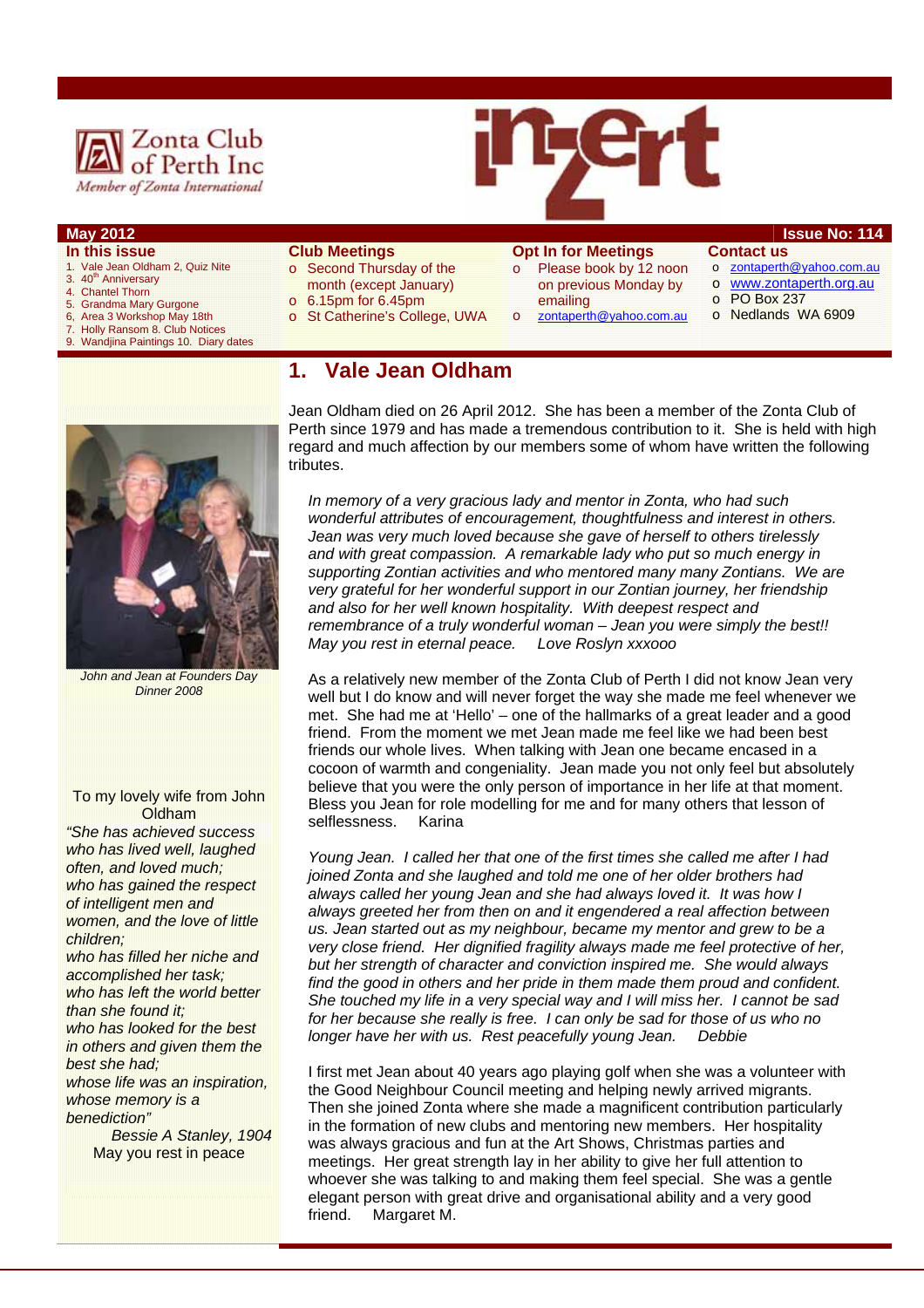

*The club Christmas party was held in Jean's home in 1982* 



*A meeting at Jean's home to organize an art show in 1980* 



*In June 2010 the club helped Jean to celebrate being awarded the Medal of the Order of Australia – she became Our Amazing Member!* 



 I just want to say that I will miss Jean's wise counsel and her reminders that "there's no such thing as a free lunch". 'Tricia

*Jean Oldham was, by any standard, a most remarkable woman. As a Zontian, she led by example and was a role model and mentor to all; hardworking, an innovator, a philanthropist.... her generosity and dedication to helping others knew no bounds. The Zonta Club of Perth and its members were very lucky to have her as a long time member; she contributed so much to the Club and to our community. I am grateful for all her help and support in my professional role working with Aboriginal people in the north-west. Many times I've benefited from Jean's advice and wisdom. Jean was also a wonderful friend and in that role, she is much loved and irreplaceable. Sciona* 

Her **incredible capacity to nurture and support others**, having an antenna for when she believed her fellow Zontians needed a boost or positive word or acknowledgement of a good deed/event. She did this in person, by phone and of course the lovely written notes she would send - all with sincerity, humour and total concern/interest for the individual. Helen

*I will always remember Jean's thank you phone calls of acknowledgement that lifted spirits, her ready smile of welcome and her incredible warmth that made everyone feel special… David and I also remember her being concerned about the rumoured ghost in the Moore's Building as she was supposed to lock up after an Art Show we held there. So the three of us locked up making as much noise as possible to ward off the ghost!! Carole* 

A tribute to Jean recognising her significant voluntary contribution to the community especially to the growth of the Zonta community in WA. I will always have the happy memory of her warm friendship and constant support and encouragement ever since we met one day in the early 1960s to learn the skill of typing! Lennie

*Jean made her friends feel special. She had the wonderful ability to listen and be interested in their lives. Having her as my Zonta mentor was such a Wendy A.* 

When I joined the Zonta Club of Perth, Jean was almost the first person to welcome me with a coffee one morning at her home, where I met John, of course. Bill and I went on to enjoy many lovely evenings with them and loved their enquiring minds and good conversations. As a mentor, Jean was always encouraging, forward-thinking and positive, while at the same time, she always held high standards and had the best interests of Zonta and our club at heart. The fact that Zontians in the other clubs she helped start were so fond of Jean is testament to the warmth and regard in which she was held. Vale dear friend. Karen.



*L-R: Mary Gurgone receives a gift from Deputy Lord Mayor, Janet Davidson* 

# **2. 40th Anniversary Celebrations**

#### *Karen Groves*

This is quite a milestone in the life of a club and it is especially significant for the Zonta Club of Perth, as many of the original members – Charter Members – were in attendance at the civic reception, held on Thursday 19 April to celebrate this wonderful occasion.

The Lord Mayor of Perth, the Hon. Lisa Scaffidi, graciously offered to host a reception at 5.30pm at Council House to celebrate the event, but as she was unavoidably interstate on the night, the host for the evening was the Deputy Lord Mayor, Janet Davidson.

The program began with a warm and generous "Welcome to Country" by **Professor**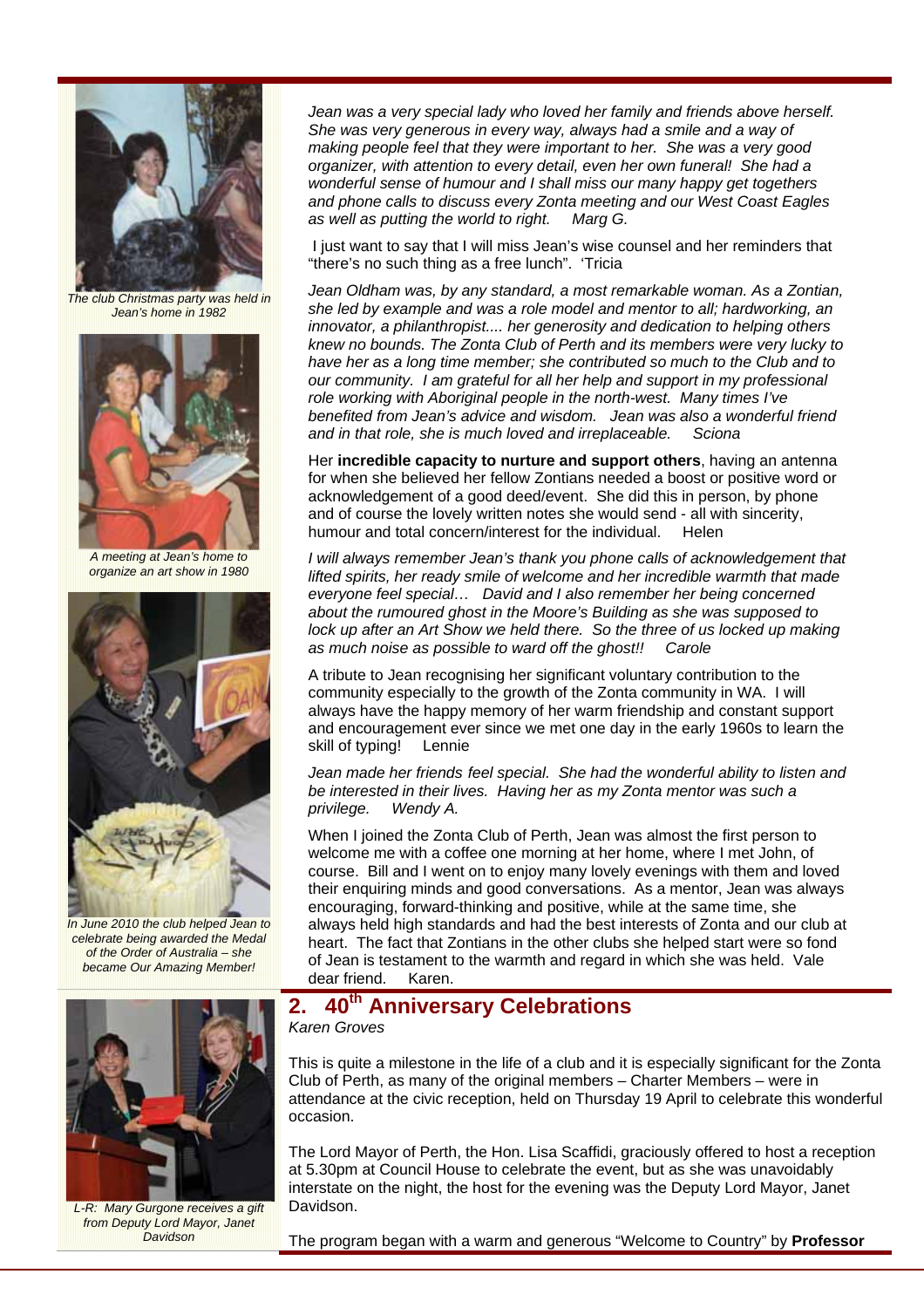

*The gift was a plaque to commemorate the event* 



*Hon Robyn McSweeney* 



*Prof Colleen Hayward 'welcomes us to country'* 



*L-R: Jonty Coy and Conway Li* 



*L-R: Leanne Sultan (A3 Director), Liz Woodgate (Peel), Elaine Newman (Swan Hills), Alison Martin (Perth NS).* 

**Colleen Hayward**, followed by a toast to The Zonta Club of Perth, proposed by **Deputy Lord Mayor Janet Davidson**. The Minister for Child Protection, Community Services, Seniors and Volunteering and Women's Interests, the **Hon. Robyn McSweeney**, spoke of the connections of Zonta with the community and mentioned the significant women who have contributed greatly to improving the status of women in our state. Many of them have been, or are, members of the Zonta Club of Perth.

**Past District Governor and Zonta International Foundation Ambassador, Alison Martin,** thanked the Minister and gave an overview of Zonta International. **President of the Zonta Club of Perth Mary Gurgone** gave a summary of the highlights of the club's history. She made particular mention of the eight Charter Members in attendance: Margaret Medcalf, Lennie McCall, Marg Giles, Freda Jacob, Barbara Hale, Joy Cooke, Beryl Grant and Sue Jarvis. She also formally thanked the other speakers and the two musicians, Jonty Coy (flute) and Conway Li (guitar) from Perth Modern School who performed at the beginning of the evening.



*Charter members, past and present: L-R: standing: Sue Jarvis, Marg Giles, Lennie McCall. Seated: Joy Cooke, Barbara Hale, Beryl Grant, Margaret Medcalf and Freda Jacob* 

Members of the Zonta Club of Perth were joined for the festivities by Zontians from the other clubs, including members of the Peel Region Club who had ventured up and back on the train. Other invited guests represented local government, the media, other service clubs and community organizations (including two men from Rotary International), UN Women in WA, the tertiary institutions, the state government and the opposition, the Zonta House Refuge and individuals who had been supported by the Zonta Club of Perth through scholarships or awards over the years. It made for a very gregarious gathering, with everyone reminiscing as they viewed the photos from the archives on a rolling PowerPoint display and lots of photos being taken to record the event.

The organizers, Lennie McCall, Margaret Medcalf and Carole Theobald were guided by Lauren Beattie and the team from the City of Perth and they must be hugely thanked for the many hours of preparation which went into planning such a worthy and memorable event to acknowledge this significant milestone in the life of the club.

*Footnote: At the 40<sup>th</sup> Reception the club also launched the book "Advancing the Status of Women – Funding the Way" . This Lotterywest funded initiative was commissioned by the club to document the fundraising and allocation history of the Zonta Club of Perth and to evaluate if the fundraising activities have been effective in supporting the objects of Zonta. The evaluation was undertaken by Anne Butorac Consultancy and the book may be downloaded from the Club's website at www.zontaperth.org.au .* 

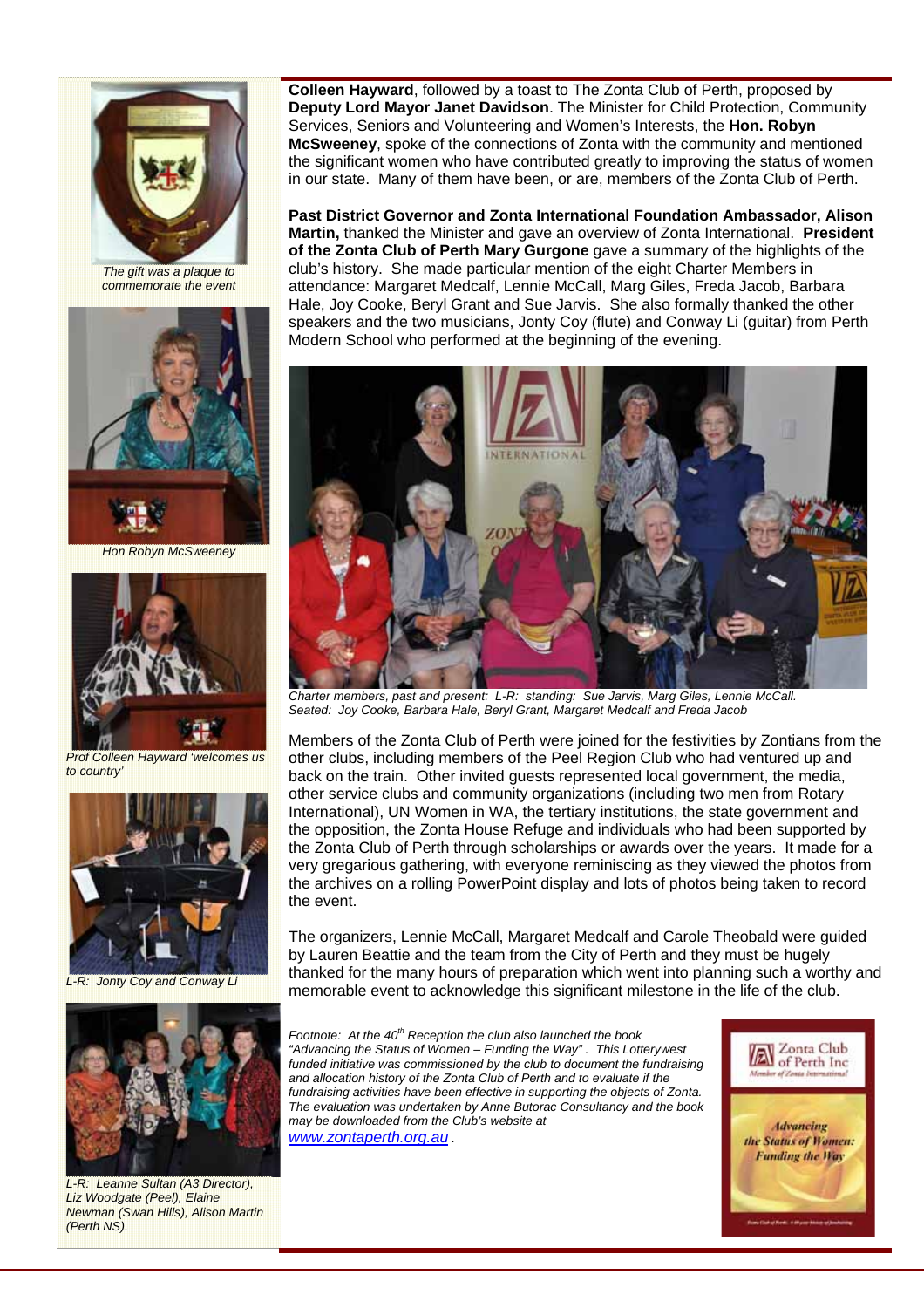

**Past and present members of the Zonta Club of Perth at the evening** *L-R standing: Judy Tennant, Katina Law, Jill Anderson, Fay Woods, Karina Moore, Kate Ellson, Val Gandossini, Karen Groves, Roslyn Budd, Fiona Crowe, Marg Giles, Sue Jarvis, Lesley Meaney, Helen Margaria, Jan Stewart, Wendy Atherden, Ellen Cox, Mary Gurgone, Larraine McLean, 'Tricia Summerfield* 

*Centre row: Lennie McCall, Joy Cooke, Barbara Hale, Beryl Grant, Margaret Medcalf, Lyn McArthur, Freda Jacob On floor: Carole Theobald, Gill Palmer, Wendy MacGibbon* 



*Roslyn Budd with the silent auction* 



*Agnes, 'Tricia and Wendy marking and totaling each answer sheet.* 



*"Heads and Tails"* 

## **3. Quiz Nite Success!**

The Quiz Nite this year was an outstanding success – mainly due to the countless hours of planning and preparation put in by Roslyn Budd, Val Gandossini and Jill Anderson. They worked tirelessly to source raffle prizes, items for the silent auction and engaged all members to help in some capacity**.** 

The venue was provided by St Catherine's College and we are very grateful to our potential Golden Z Club members Nicki Dumbrell, Rebecca Adamson and Laura Zito for co-opting students from St Catherine's to help move tables and set up the equipment – and put it all back afterwards. Gill Palmer had decorated the tables with flowers and the room looked wonderful when the over 160 guests all brought out their own supper!

David Winch had agreed to be the Quizmaster and did a marvelous job keeping on top of the questions, raffles, table quizzes and heads and tails – all with a light but firm, touch. He worked in tandem with Deb Mason who diligently managed the raffle draws and Carole Theobald who kept the three computers going to show questions and scores.

Larraine McLean did a great job with the questions and everyone went away a little more knowledgeable than they came! 'Tricia Summerfield and Wendy Atherden literally worked 'behind the screens' marking papers, with Agnes doing her best to keep them fed with answer sheets and making sure they had refreshments.

Donella Caspersz was kept busy sorting out prizes with the raffle and Karina Moore kept tabs on the monies – and there was lots of it!

Over \$6,000 dollars was raised which is a superb result. A couple of fantastic prizes donated by members were not used at the Quiz Nite as the club agreed to raffle them separately with the proceeds going to the Quiz Nite total. These prizes include Lesley Meaney's painting, Denise Hamilton's donation of the use of a holiday home at Dunsborough for three nights and a dozen bottles of wine being sourced by Jill Anderson.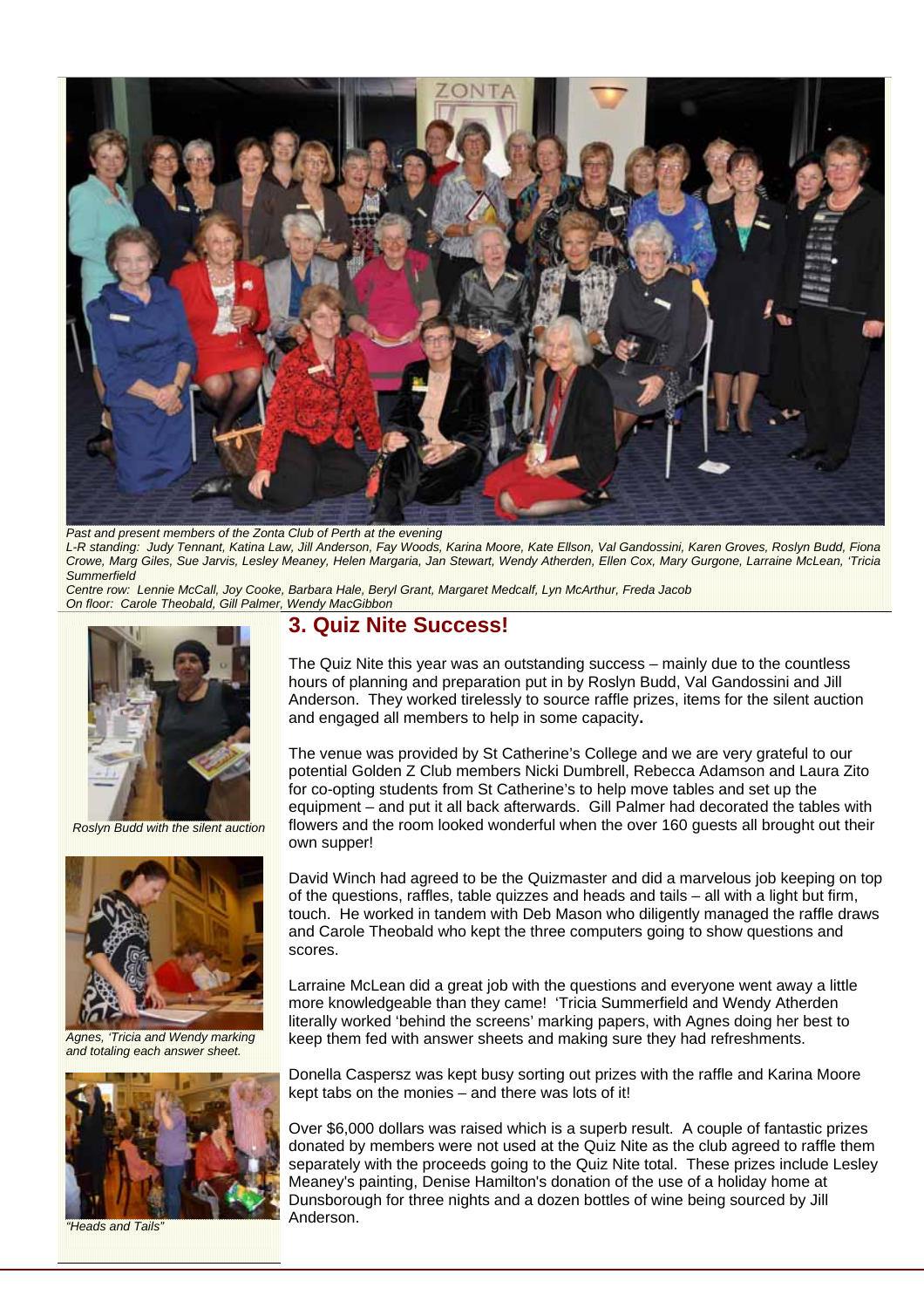

*Freda going up for her raffle prize as Deb checks them off with Karina.* 



**Table 4 with their winning hamper** 



*It was a full house!*

The success of the Quiz Nite would not have been possible without the support of the sponsors below – so please do your bit to support them back! The sponsors are also acknowledged on the Club's website.

Well done everyone!

- **Please support these sponsors that kindly supported us for the Quiz Nite** 
	- \* AC Drafting
	- Adele Plumridge (Naturopath)
	- $\star$  Amcal Chemist
	- Café Nine (9) Inglewood
	- Claytons Butcher, South Perth
	- Coles (2 Stores)
	- Debra Mason
	- Delissimo Café & Gourmet Café
	- Denise Hamilton
	- ★ Homestyle Salads, Munster
	- ★ IGA Como
	- IL Pasto Restaurant, Inglewood
	- Kingfisher Newsagency, Bullcreek
	- Larraine McLean
	- Lee Preston Hairdresser, South **Perth**
	- Lesley Meaney
	- Livingston Newsagency, Canning Vale
	- Magnolia Cards & Gifts, Mirrabooka
	- $\star$  Margo's Beautician
- **\* Mary Gurgone**
- **\*** McKenzies Chemist, Mt Lawley
- Mundella Foods (Mundijong)
- \* Natural Choice Health Stores,
- Waterford Plaza
- ★ Next Generation Health & Racquet Club Kings Park
- ★ OfficeWorks, East Perth
- ★ Perth Natural Medical Clinic, Mt Lawley (Val Allen)
- **★ Plantaganet Wines**
- ★ PLD Learning Resources (Diana Rigg)
- Royal Siam Restaurant, East Perth
- ★ St Catherine's College
- ★ Terry Jongen
- ★ Thai Orchid Restaurant, Mt Lawley
- Town Cars Australia
- 'Tricia Summerfield
- ★ West Australian Rowing Club
- ★ West Coast Eagles Football Club
- ★ Yvonne Jones, Nutrimetics Consultant
- ★ Zonta Club of Perth members



#### *Chantel Thorn*

#### **An obituary written by Dr Thorn's family reads as follows:**

"We remember your smile, the things you would say.

We treasured the hours we spent every day,

The laughs we had, the secrets we shared,

The love you gave, the way you cared.

You left a place no one could fill, we miss you Chantel and always will.

Life goes on we know it's true, but not the same without you

# **4. The Passing of Chantel Thorn**

*Karen Groves* 

I was extremely saddened to read an obituary in the "West Australian" on Wednesday 18 April 2012, after the passing of Chantel Thorn. Chantel would be remembered by many of our members as one of the young indigenous students, living at St. Catherine's College, who was mentored by our members during a time when we were supporting them with academic and career advice. Chantel was studying dentistry and was mentored by past member and dentist Anne Marie McNaughton.

Chantel had finally achieved a long-held dream of becoming a dentist when she qualified as a doctor of dentistry at the end of 2011 and had moved to Alice Springs to work with indigenous people. This was the culmination of 22 years of education from pre-school to the gaining of her degree, often repeating years of units to ultimately succeed. She was NAIDOC's tertiary scholar of 2011. She was a leader, chosen to speak at the CHOGM in Perth last year. She was also a vivacious, young lady, interested in fashion and loved netball. She was an extremely popular student at St. Catherine's and an ideal mentor for the other indigenous students there. She also had a very supportive family and boyfriend of long standing.

Apparently, she collapsed while walking and was told she needed knee reconstruction, but she desperately wanted to attend her graduation from UWA, so arranged to delay the surgery till after graduation on March 28. While still in Alice Springs, a blood clot travelled to her lungs and stopped her heart and she died on March 17. She was 28.

Needless to say, our member and college principal Fiona Crowe and the St. Catherine's community have been deeply saddened by this "wicked waste". A memorial service was held for Chantel and a cache of pink balloons was released in her honour at her graduation ceremony.

#### In fond memory of a life lived with such purpose.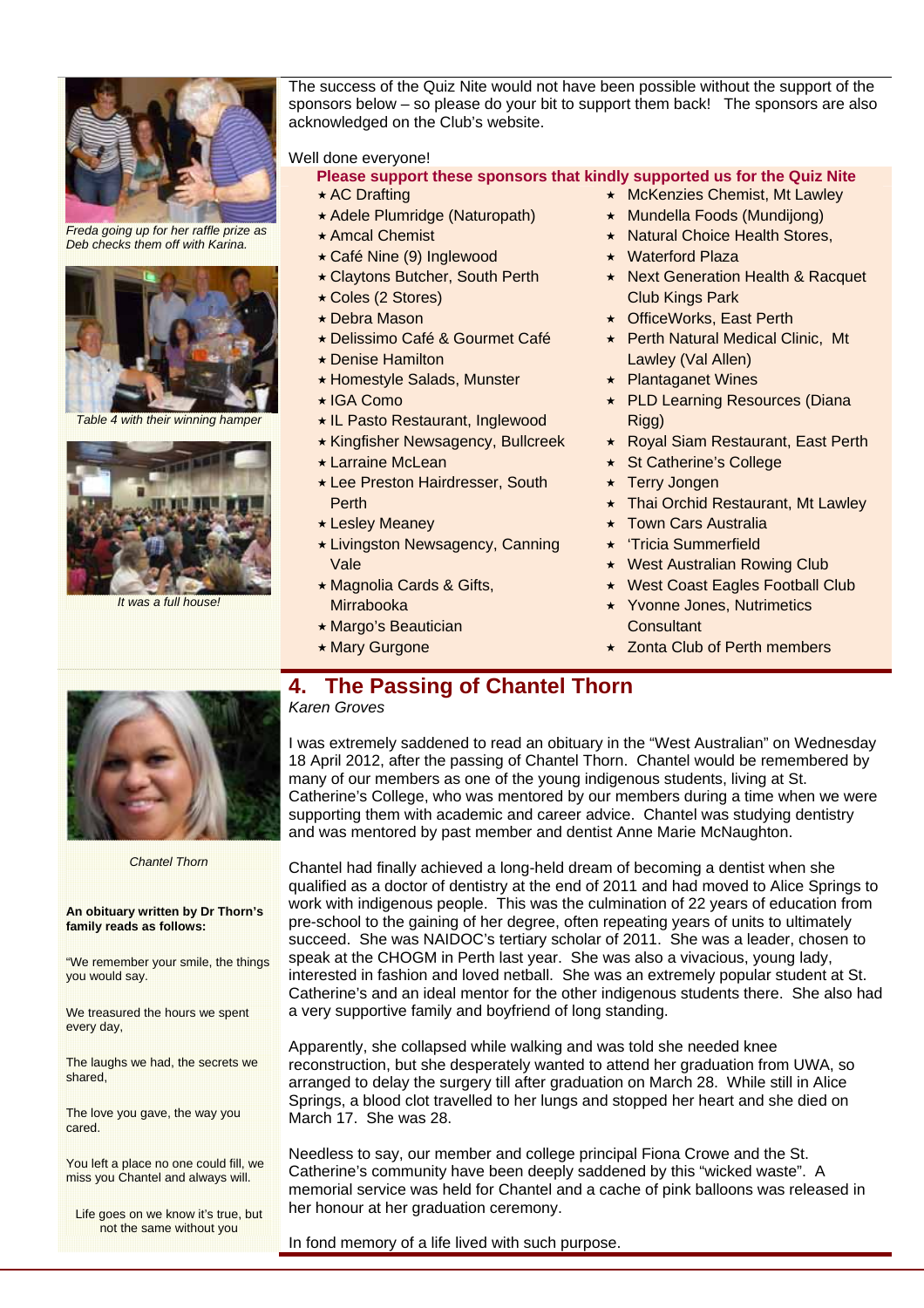

### **5. Welcome to Galatea**

Congratulations to Mary Gurgone, Immediate Past President of Zonta Club of Perth, on the safe arrival of granddaughter and future Zontian, Galatea Tulley on May  $1<sup>st</sup>$ .

Proud grandmother said she is only one hour old in this photo.

Birth Weight 4.26 kg. What a whopper!! Congratulations!

# **6. Area 3 Workshop 2012**

*Gillian Palmer* 



*Palmer Winery* 



*Lunch outside!!* 



*Singer Marnie Fulton watched by Bev Jackson ZC Peel region* 



*District 23 Governor, Jane Smith, enjoying the evening with Judy Tennant* 

Palmer Winery was bathed in sunlight as we all arrived at the Area 3 workshop on Saturday 19<sup>th</sup> May 2012. The winery's Mediterranean facade and tiled mosaics made a magnificent entrance to this workshop venue.

The Area Workshop was jointly hosted by Area Director, Leanne Sultan and the Zonta Club of Dunsborough. Jane Moulden, President of the Zonta Club of Dunsborough, welcomed Zontians from the six WA clubs and asked members who held District positions to introduce themselves and describe their District role. Carole Theobald, Amelia Earhart Coordinator, reported that Beth Jens from Victoria has just been announced as a Zonta International Amelia Earhart Fellow and Elaine Newman, Area 3 Breast Cushion Coordinator, reported that 900 cushions had been distributed so far this year and only 11 were left in stock.

In August the Birthing Kit Foundation will reach the amazing feat of having assembled and delivered one million birthing kits to women in need and is trying to get clubs to organise major breakfast events around the nation to celebrate this achievement. It would be a wonderful opportunity for PR, but sadly, no one has been found so far who is in a position to take on this task. Do you know a Zontian willing to take on this most worthwhile event?

We were fortunate to have Jane Smith, District 23 Governor in attendance as she was in WA for some family events. She provided a fascinating, entertaining Powerpoint talk about Zonta that included many memorable quotations from famous people. Jane asked for a show of hands as to who was going to the Zonta International Convention in Torino, Italy, in July – and sixteen hands promptly went up. Area 3 will be well represented!

The theme of the workshop was 'passion' and guest speaker, Ani Lewis, described how her passion had taken her on her life's journey from South Africa to establishing, with husband Ian, the Clairault Winery in 1976. Her story of raising four very young sons in the bush, while her husband was working away on the mines to raise funds, was a tribute to her creativity and passion to succeed. It took 11 years of hard work, passion and pig stubbornness (her words) to achieve success. Ani is now a Mind Coach and Trainer in Neuro-linguistic Programming and Ian is working in Banking.

During various workshop sessions, Zontians worked in teams to 'name their passion' and describe ways of 'inflaming' it and 'keeping it up'! Conversations carried on over lunch, that was taken outside in the sunshine. After lunch there was a lively 'ask the Governor' session that covered a diverse range of Zonta topics. These activities allowed all to participate, exchange ideas and fully converse with other Zontians.

To finish the workshop, Marnie Fulton, a local singer and guitarist, relaxed us with her beautiful voice and original songs about her life experiences. She may have looked very young but told us she had a wonderful husband and two children!

The workshop may have finished, but members returned to the winery after dark, (and it was very dark there!), for dinner. All guests were greeted with wines from the winery and over a delicious meal Zontians and their guests were able to get to know each other better with the noise levels showing that everyone was having a great time..

*Congratulations to Jane Moulden and her five helpers. The weather made it a perfect week end "Down South".*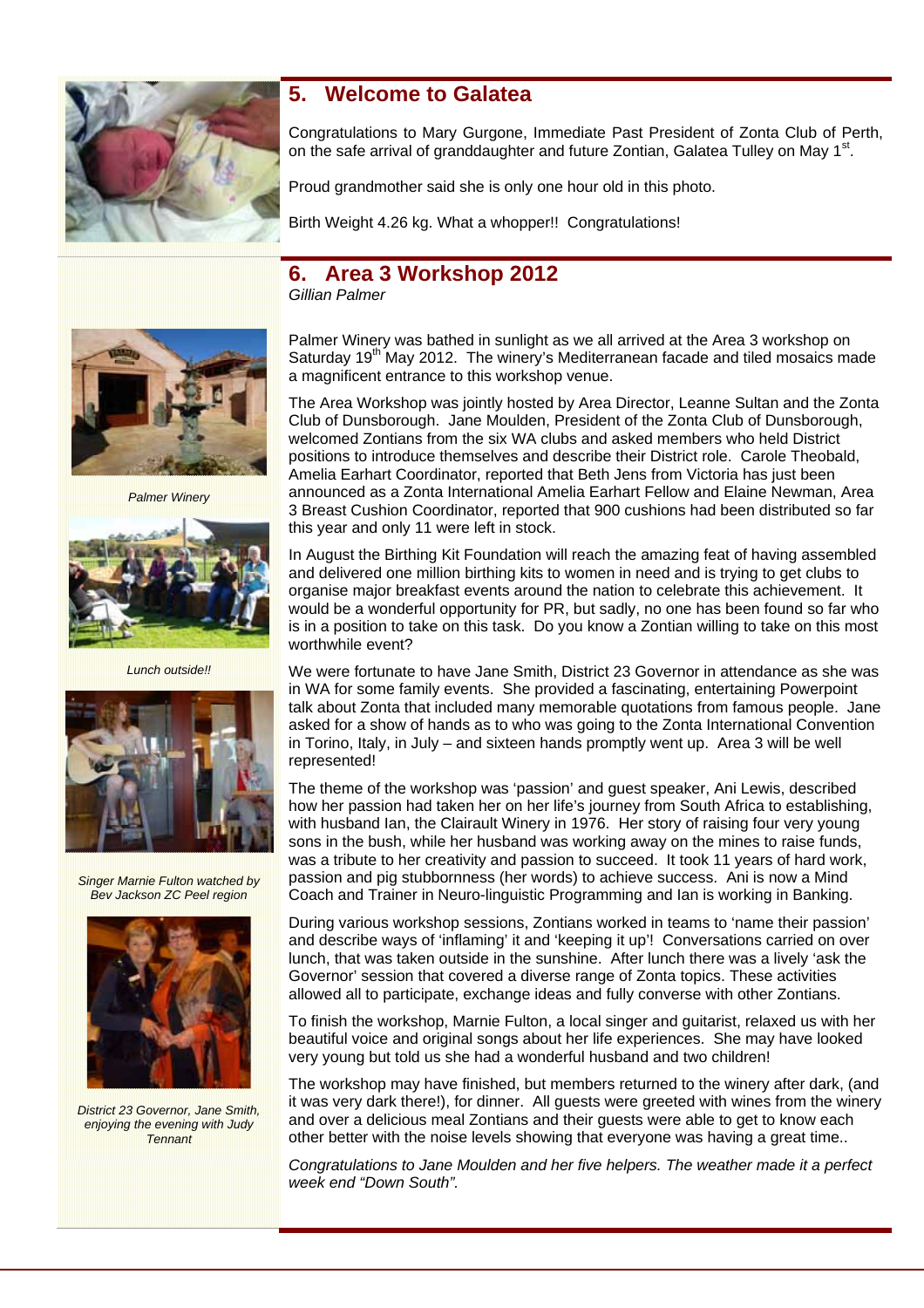

*Holly with Dr Bill Dorfman and Channel 10's Nick Way* 



*L-R: incoming President Larraine McLean presents outgoing President Mary Gurgone with a bouquet in appreciation of her two years as President of the Club!* 



*L-R: Incoming Board: Karen Groves, Larraine McLean, Kate Ellson, Gillian Palmer, Karina Moore and Wendy Atherden* 



*Have you sorted your team records?* 



*Please email your attendance by the Monday before the meeting - so the chef can order food for your meal!* 

### **7. Holly Ransom**

Holly Ransom, Zonta recipient of both the Area 3 and District 23 Zonta International Jane M Klausman, Women in Business Scholarship, is in the news again.

Holly is a finalist for the Youth Award in The West Australian of the Year Awards 2012. The winners will be announced at a Gala Presentation and Dinner at the Burswood Resort on June 2<sup>nd</sup>.

Holly now works as a Business Analyst at Rio Tinto and runs two businesses: a consulting and public speaking business and a leadership development company, Level Up Leadership. Congratulations on your nomination Holly!

### **8. Club Notices**

### *Annual General Meeting*

Area 3 Director Leanne Sultan was the Club's special guest at the Annual General Meeting in May. Leanne kindly installed the incoming Board for 2012-13 who included Larraine McLean (President), Wendy Atherden (2<sup>nd</sup> Vice President), Karina Moore (Treasurer), Karen Groves (Secretary), Kate Ellson and Sharron Hickey (2<sup>nd</sup> Year Directors), Gillian Palmer (1<sup>st</sup> Year Director). The positions of 1<sup>st</sup> Vice President and the second  $1<sup>st</sup>$  year Director position are yet to be filled – great opportunities await - so please contact Larraine if you would like to learn more about these roles!

Mary Gurgone has been a very hard working President and an inspiration to many. Over the last two years, she has completed her tasks – always with a smile - while working in the Eastern States for prolonged periods, balancing some major family responsibilities, being on the board of the Zonta House Refuge - and becoming a grandmother again. Well done Mary!

The Annual Report of the Club is available on the Club's website.

### *Notice to Team Coordinators*

*Margaret Medcalf* 

#### **Are your records in order and in a condition to hand over to incoming Team Coordinators**?

After the AGM new teams will be appointed and it is desirable that you hand over all relevant records to your successor. Such records should include minutes of team meetings and correspondence and notes relating to any significant activities undertaken by your team. Any non-current material which you consider to be of importance should be given to me as Club Archivist to assess for possible archival retention.

## *Opt in System for Dinner Meetings*

*Jill Anderson* 

At the March Zonta Board meeting and subsequently agreed at the March Dinner meeting, it was resolved to adopt an 'opt in' system for Club meeting attendances.

The previous system of sending an apology by the morning prior to the meeting and assuming that no apology meant attendance, has proved to be difficult to administer accurately, resulting in the Club being out of pocket by a substantial amount over the last 12 months.

The Club is obliged to notify St Catherine's College of the attendance numbers by midday on the Monday prior to the 2<sup>nd</sup> Thursday Club Meeting so the chef can order food for the meal. There is some leeway for late acceptances.

**It is requested that you send an email to the Zonta Club of Perth email address at zontaperth@yahoo.com.au to confirm your attendance or absence, and names of any guests/visitors before noon on the Monday before the meeting.**